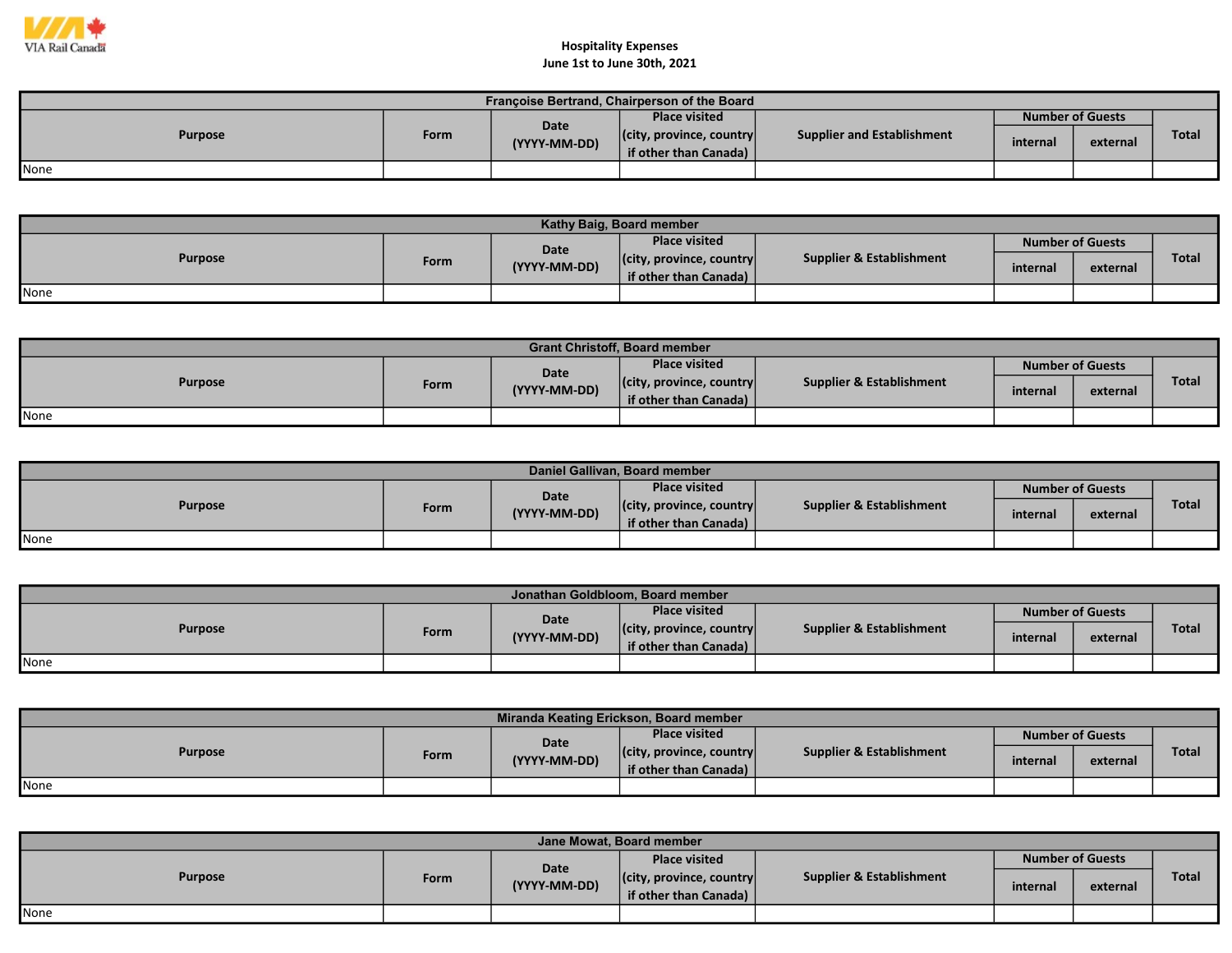

## Hospitality Expenses June 1st to June 30th, 2021

| <b>Glenn Rainbird, Board member</b> |      |                      |                                  |                          |                         |          |              |  |  |  |
|-------------------------------------|------|----------------------|----------------------------------|--------------------------|-------------------------|----------|--------------|--|--|--|
| <b>Purpose</b>                      | Form | Date<br>(YYYY-MM-DD) | <b>Place visited</b>             |                          | <b>Number of Guests</b> |          |              |  |  |  |
|                                     |      |                      | $ $ (city, province, country $ $ | Supplier & Establishment | internal                | external | <b>Total</b> |  |  |  |
|                                     |      |                      | if other than Canada)            |                          |                         |          |              |  |  |  |
| None                                |      |                      |                                  |                          |                         |          |              |  |  |  |

| <b>Gail Stephens, Board member</b> |      |              |                                  |                          |                         |          |              |  |  |  |
|------------------------------------|------|--------------|----------------------------------|--------------------------|-------------------------|----------|--------------|--|--|--|
| <b>Purpose</b>                     | Form | Date         | <b>Place visited</b>             |                          | <b>Number of Guests</b> |          |              |  |  |  |
|                                    |      | (YYYY-MM-DD) | $ $ (city, province, country $ $ | Supplier & Establishment | internal                | external | <b>Total</b> |  |  |  |
|                                    |      |              | if other than Canada)            |                          |                         |          |              |  |  |  |
| None                               |      |              |                                  |                          |                         |          |              |  |  |  |

| <b>Kenneth Tan. Board member</b> |      |                             |                                  |                                     |                         |          |              |  |  |  |
|----------------------------------|------|-----------------------------|----------------------------------|-------------------------------------|-------------------------|----------|--------------|--|--|--|
| <b>Purpose</b>                   | Form | <b>Date</b><br>(YYYY-MM-DD) | <b>Place visited</b>             | <b>Supplier &amp; Establishment</b> | <b>Number of Guests</b> |          |              |  |  |  |
|                                  |      |                             | $ $ (city, province, country $ $ |                                     | internal                | external | <b>Total</b> |  |  |  |
|                                  |      |                             | if other than Canada)            |                                     |                         |          |              |  |  |  |
| None                             |      |                             |                                  |                                     |                         |          |              |  |  |  |

| Geneviève Tanguay, Board member |      |                      |                                                           |                          |                         |          |              |  |  |  |  |
|---------------------------------|------|----------------------|-----------------------------------------------------------|--------------------------|-------------------------|----------|--------------|--|--|--|--|
| <b>Purpose</b>                  | Form | Date<br>(YYYY-MM-DD) | <b>Place visited</b>                                      |                          | <b>Number of Guests</b> |          |              |  |  |  |  |
|                                 |      |                      | $ $ (city, province, country $ $<br>if other than Canada) | Supplier & Establishment | internal                | external | <b>Total</b> |  |  |  |  |
| None                            |      |                      |                                                           |                          |                         |          |              |  |  |  |  |

| Vianne Timmons, Board member |             |              |                                                           |                          |          |                         |       |  |  |  |
|------------------------------|-------------|--------------|-----------------------------------------------------------|--------------------------|----------|-------------------------|-------|--|--|--|
| <b>Purpose</b>               |             | <b>Date</b>  | <b>Place visited</b>                                      |                          |          | <b>Number of Guests</b> |       |  |  |  |
|                              | <b>Form</b> | (YYYY-MM-DD) | $ $ (city, province, country $ $<br>if other than Canada) | Supplier & Establishment | internal | external                | Total |  |  |  |
| None                         |             |              |                                                           |                          |          |                         |       |  |  |  |

| <b>Cynthia Garneau, President and Chief Executive Officer</b> |      |              |                                  |                                   |          |                         |              |  |  |  |
|---------------------------------------------------------------|------|--------------|----------------------------------|-----------------------------------|----------|-------------------------|--------------|--|--|--|
| <b>Purpose</b>                                                |      | Date         | <b>Place visited</b>             |                                   |          | <b>Number of Guests</b> |              |  |  |  |
|                                                               | Form | (YYYY-MM-DD) | $ $ (city, province, country $ $ | <b>Supplier and Establishment</b> | internal | external                | <b>Total</b> |  |  |  |
|                                                               |      |              | if other than Canada)            |                                   |          |                         |              |  |  |  |
| <b>None</b>                                                   |      |              |                                  |                                   |          |                         |              |  |  |  |

| Mario Bergeron, Chief Mechanical and Maintenance Officer |      |                      |                                  |                            |                         |          |              |  |  |  |  |
|----------------------------------------------------------|------|----------------------|----------------------------------|----------------------------|-------------------------|----------|--------------|--|--|--|--|
| <b>Purpose</b>                                           | Form | Date<br>(YYYY-MM-DD) | <b>Place visited</b>             |                            | <b>Number of Guests</b> |          |              |  |  |  |  |
|                                                          |      |                      | $ $ (city, province, country $ $ | Supplier and Establishment | internal                | external | <b>Total</b> |  |  |  |  |
|                                                          |      |                      | if other than Canada)            |                            |                         |          |              |  |  |  |  |
| None                                                     |      |                      |                                  |                            |                         |          |              |  |  |  |  |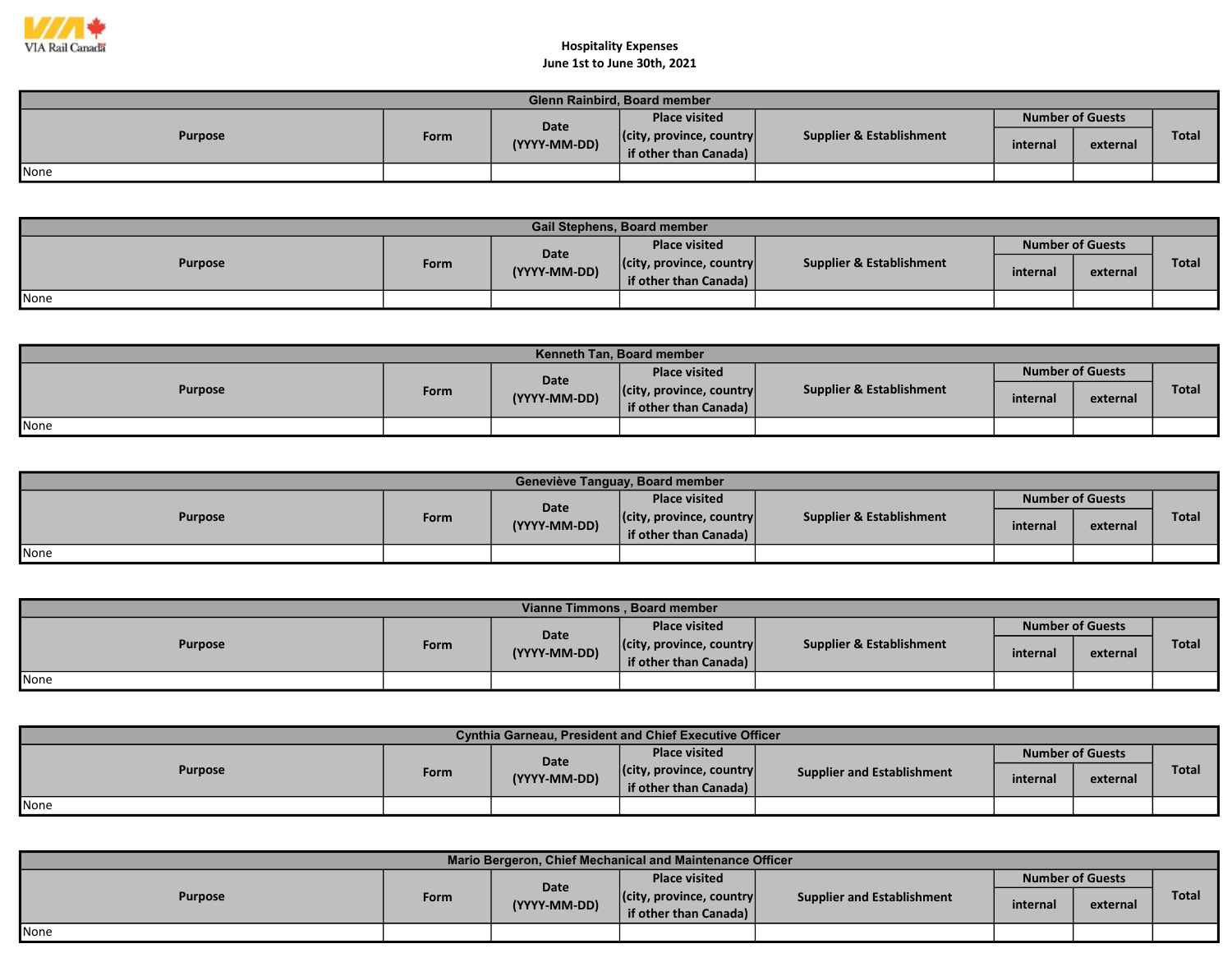

## Hospitality Expenses June 1st to June 30th, 2021

| Danielle Boisvert, Vice President, Corporate Controller |      |              |                                                           |                                   |                         |          |              |  |  |  |
|---------------------------------------------------------|------|--------------|-----------------------------------------------------------|-----------------------------------|-------------------------|----------|--------------|--|--|--|
|                                                         |      | Date         | <b>Place visited</b>                                      |                                   | <b>Number of Guests</b> |          |              |  |  |  |
| <b>Purpose</b>                                          | Form | (YYYY-MM-DD) | $ $ (city, province, country $ $<br>if other than Canada) | <b>Supplier and Establishment</b> | internal                | external | <b>Total</b> |  |  |  |
| <b>I</b> None                                           |      |              |                                                           |                                   |                         |          |              |  |  |  |

| Bruno Cacciola, Vice President, Fleet Renewal Program |      |              |                                                           |                            |          |                         |              |  |  |  |  |
|-------------------------------------------------------|------|--------------|-----------------------------------------------------------|----------------------------|----------|-------------------------|--------------|--|--|--|--|
| <b>Purpose</b>                                        |      | <b>Date</b>  | <b>Place visited</b>                                      |                            |          | <b>Number of Guests</b> |              |  |  |  |  |
|                                                       | Form | (YYYY-MM-DD) | $ $ (city, province, country $ $<br>if other than Canada) | Supplier and Establishment | internal | external                | <b>Total</b> |  |  |  |  |
| <b>I</b> None                                         |      |              |                                                           |                            |          |                         |              |  |  |  |  |

| Marie-Claude Cardin, Chief Financial Officer |      |              |                                  |                            |                         |          |              |  |  |  |
|----------------------------------------------|------|--------------|----------------------------------|----------------------------|-------------------------|----------|--------------|--|--|--|
| <b>Purpose</b>                               |      | Date         | <b>Place visited</b>             | Supplier and Establishment | <b>Number of Guests</b> |          |              |  |  |  |
|                                              | Form | (YYYY-MM-DD) | $ $ (city, province, country $ $ |                            | internal                | external | <b>Total</b> |  |  |  |
|                                              |      |              | if other than Canada)            |                            |                         |          |              |  |  |  |
| <b>I</b> None                                |      |              |                                  |                            |                         |          |              |  |  |  |

| Sonia Corriveau, Chief Business Transformation Officer |      |              |                                  |                                   |          |                         |              |  |  |  |  |
|--------------------------------------------------------|------|--------------|----------------------------------|-----------------------------------|----------|-------------------------|--------------|--|--|--|--|
| <b>Purpose</b>                                         |      | Date         | <b>Place visited</b>             | <b>Supplier and Establishment</b> |          | <b>Number of Guests</b> |              |  |  |  |  |
|                                                        | Form | (YYYY-MM-DD) | $ $ (city, province, country $ $ |                                   | internal | external                | <b>Total</b> |  |  |  |  |
|                                                        |      |              | if other than Canada)            |                                   |          |                         |              |  |  |  |  |
| <b>I</b> None                                          |      |              |                                  |                                   |          |                         |              |  |  |  |  |

| Ben Marc Diendéré, Chef Communications & Public Affairs |      |              |                                  |                            |                         |          |       |  |  |  |  |
|---------------------------------------------------------|------|--------------|----------------------------------|----------------------------|-------------------------|----------|-------|--|--|--|--|
| <b>Purpose</b>                                          |      | Date         | <b>Place visited</b>             |                            | <b>Number of Guests</b> |          |       |  |  |  |  |
|                                                         | Form | (YYYY-MM-DD) | $ $ (city, province, country $ $ | Supplier and Establishment | internal                | external | Total |  |  |  |  |
|                                                         |      |              | if other than Canada)            |                            |                         |          |       |  |  |  |  |
| <b>None</b>                                             |      |              |                                  |                            |                         |          |       |  |  |  |  |

| <b>Martin R Landry, Chief Commercial Officer</b> |      |              |                                  |                                   |          |                         |              |  |  |  |
|--------------------------------------------------|------|--------------|----------------------------------|-----------------------------------|----------|-------------------------|--------------|--|--|--|
| <b>Purpose</b>                                   |      | Date         | <b>Place visited</b>             |                                   |          | <b>Number of Guests</b> |              |  |  |  |
|                                                  | Form | (YYYY-MM-DD) | $ $ (city, province, country $ $ | <b>Supplier and Establishment</b> | internal | external                | <b>Total</b> |  |  |  |
|                                                  |      |              | if other than Canada)            |                                   |          |                         |              |  |  |  |
| None                                             |      |              |                                  |                                   |          |                         |              |  |  |  |